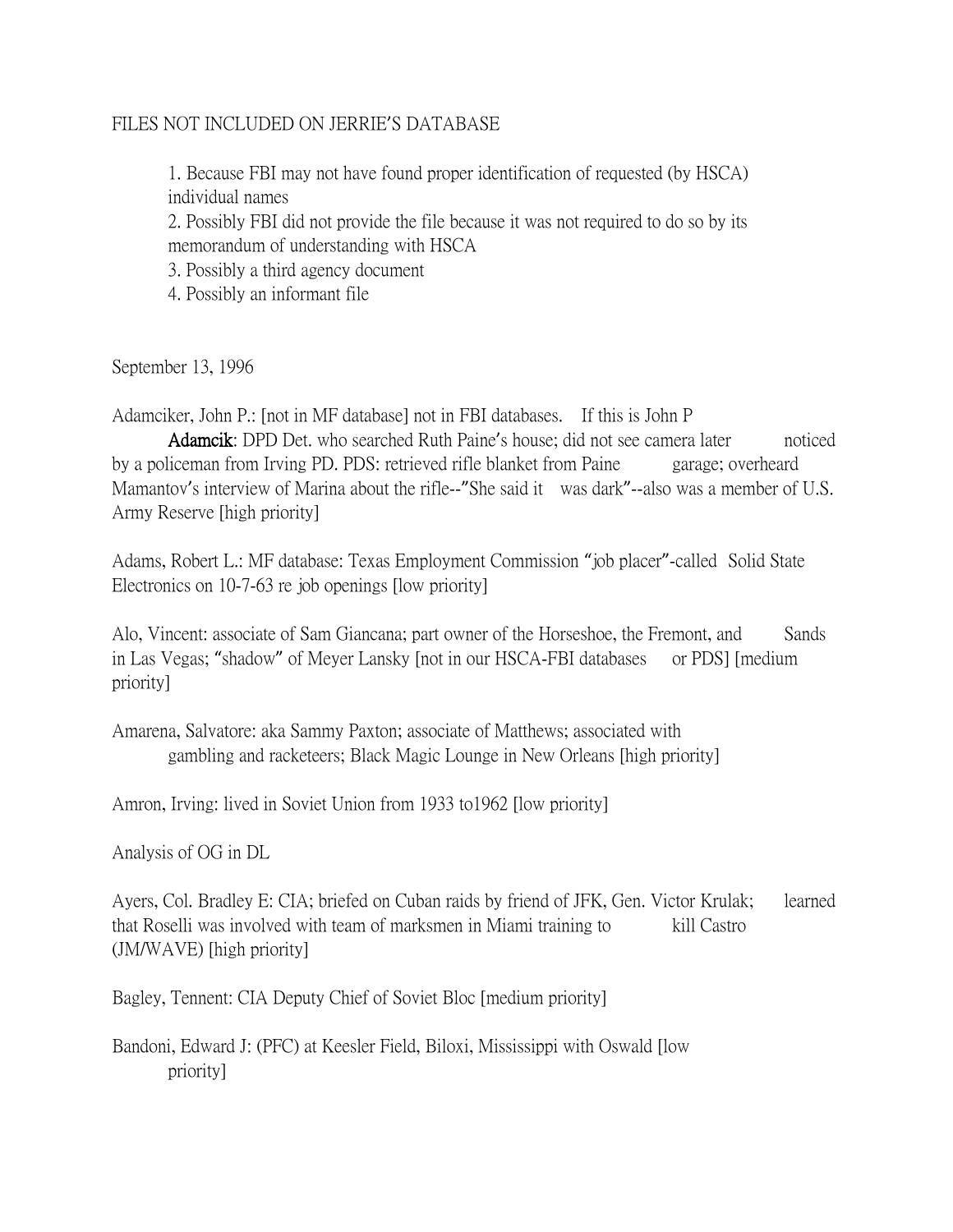Bannister, W Guy: Gaudet said he saw Oswald talking to Bannister on the street; regular FBI contact of Sergio Arcacha Smith; Bannister's reports went to Warren DeBrueys [high priority] Bates, Pauline: public stenographer who typed LHO's notes about Russia after he returned in June 1962 [low priority]

Beaubeouf, Alvin Roland: pro-Castro activities [associated with Ferrie?][medium priority]

Bishop, Maurice: met with Veciana, who once saw Bishop talking with LHO in Dallas (August 1963); directed Veciana to organize Alpha 66 [highest priority]

## September 27, 1996

Bowen, Jack: aka John Caesar Grossi; worked in camera dept. of Jaggars-Stovall; Oswald used Bowen's name as a reference to get a public library card  $[low$  priority

Boyd, Elmer: DPD Det.present during interrogations of Oswald; quoted Oswald saying that Hosty had accosted his wife; Boyd took gun cartridges from Oswald after Oswald's arrest [high priority]

Brereton, James N: one of six Marines (including Oswald) who traveled to Keesler Field, Biloxi, MS from Air Technical Center, Jacksonville, FL [medium priority]

Brown, Mrs G. Stanley Brown (Vera): employee at State Department who contacted Oswald in Russia [low priority]

Brown, Morgan Holbert: associated with Jim Braden/Brading 11-21-63 at Cabana Motel; supposed to look at an oil drilling deal with Braden; knew H.L. Hunt[medium priority]

Bruneaux, Emile: personal friend of the Murrets; obtained LHO's release from jail on 8- 10-63; PDS (page 83) Bruneau initiated Oswald's release which meant to PDS that Oswald was not a loner but was playing a pro-Castro role for a hidden political agenda; PDS considers Blakey's theory that Oswald was being tracked by anti- Castro organized crime, not controlled by organized crime. Bruneau was no leftist [PDS: highest priority]

Burkley, George H: President's personal physician [low priority]

September 30, 1996

Cable Traffic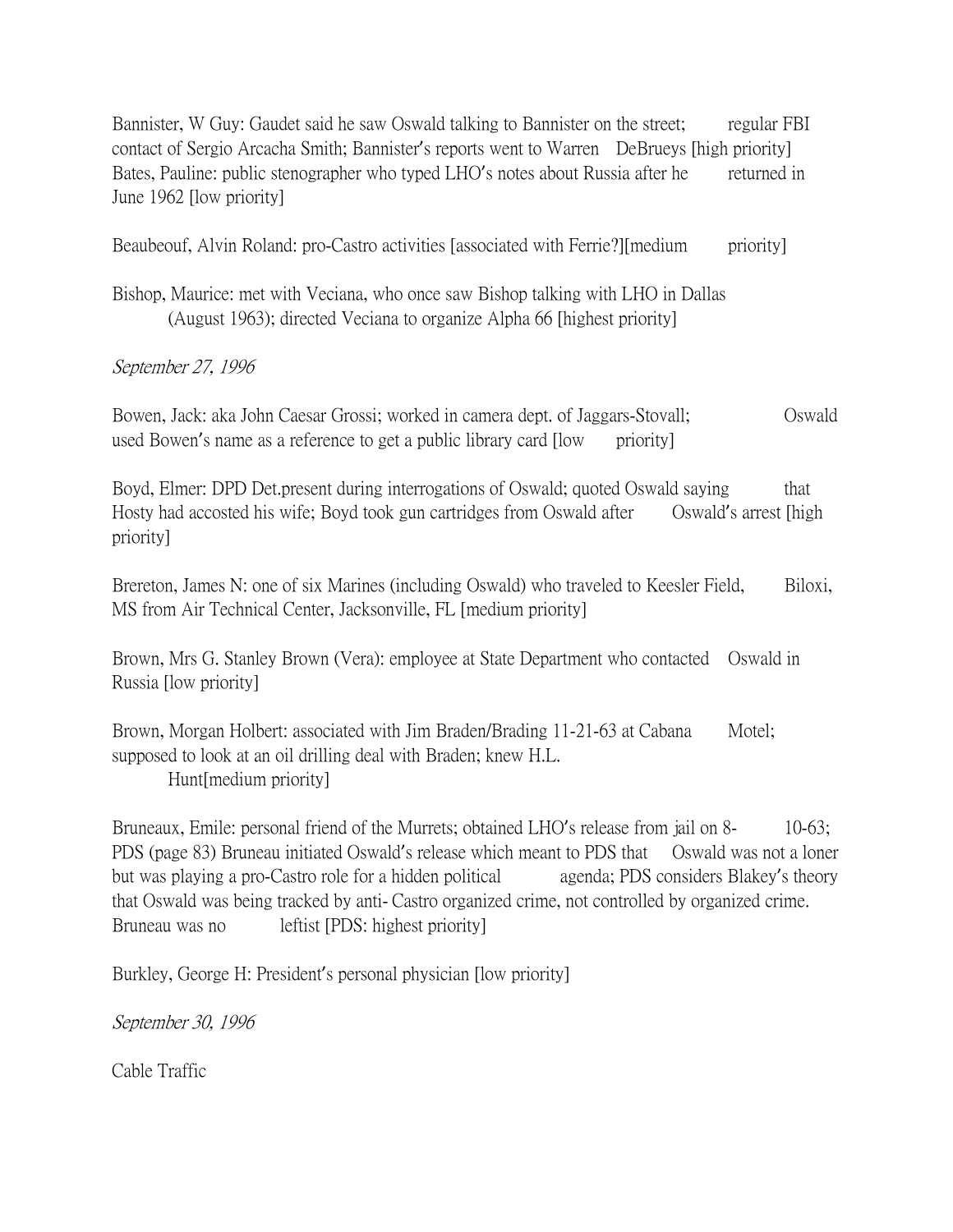Calverley, Leonard: worked at Jaggars-Chiles-Stovall (not in HSCA or FBI- or HSCA- Church datatbasesor PDS) [low priority] Camarata, Donald Peter: at El Toro in 1959; served with Oswald in Far East; heard that Oswald was responsible for death of another Marine [medium priority]

Campo, Frank: no databases or PDS or MF

Cardona, Ruben Miro: has followers in Cuba ready to invade Panama; (?) [related to Jose Miro Cardona?] [rating unclear]

Carlin, Karen Bennett: stripper at Carousel Club; received \$25 from Ruby on 11-24-63 [low priority]

Carlin, Bruce: common law husband of Karen Bennett [low priority]

Casso, Bernie: not in any databases

Caster, Warren: had an office in TSBD; brought rifles into the building a few days before the assassination [low priority]

Cellini, Eddie: casino manager for Resorts International in Bahamas; brother of Dino who worked for Lansky [medium priority]

Civella, Nicholas: Kansas City mafia boss [medium priority]

Clark, Arthur Lewis: oil speculator connected to Eugene Brading [medium priority]

Clemente, Michelino: commented to mob bosses that Robert Kennedy wanted them all in jail [medium priority]

Coffey, Melvin: traveled with Ferrie and Beaubeouf from New Orleans to Houston the night of November 22-23, 1963 [medium priority]

Colby, William: [highest priority]

Comments on Legislation

Cook, Austin: member of John Birch Society; owned Austin's BBQ where Officer Tippitt worked [medium priority]

Corona, Vic: bagman for Marcello [high priority]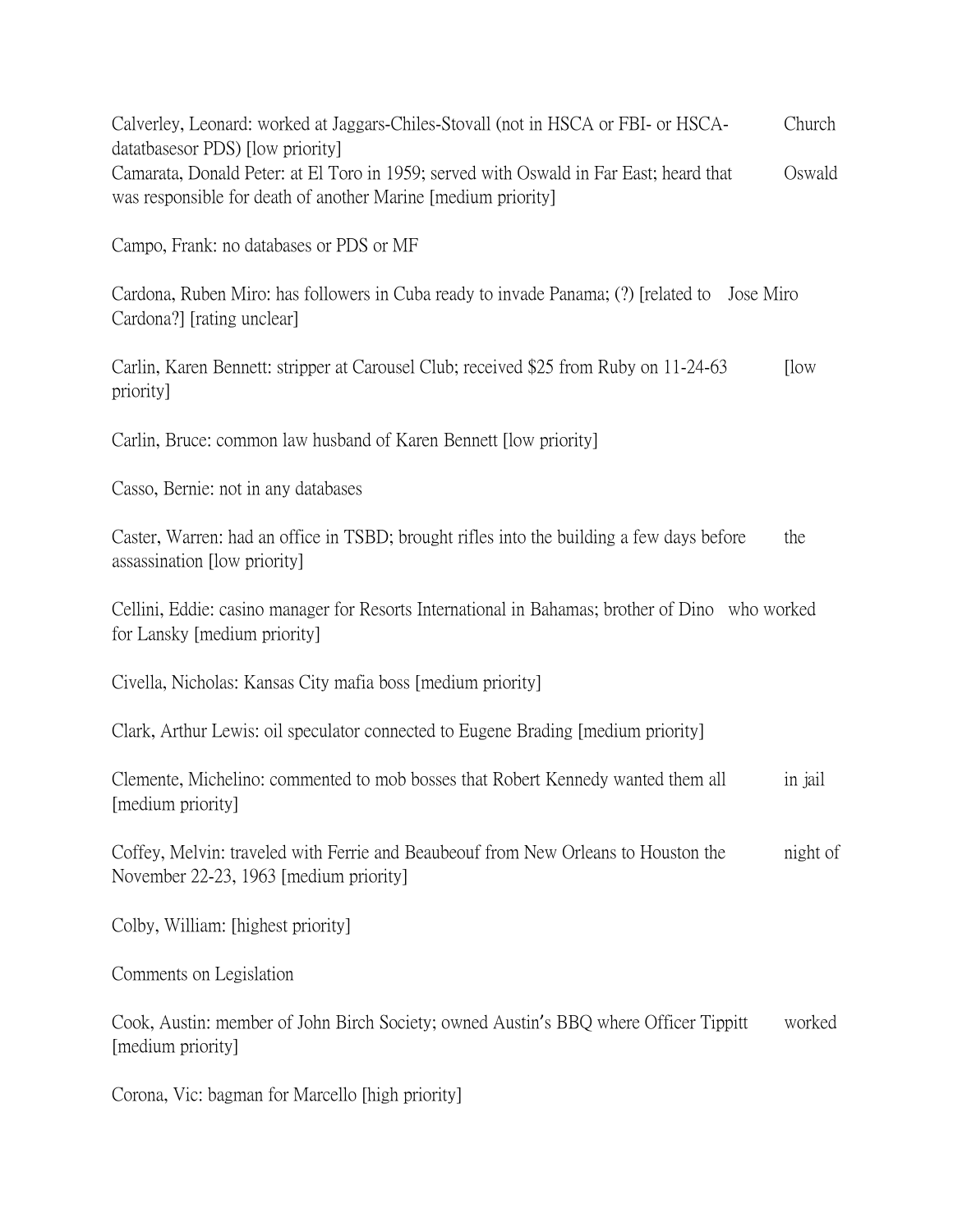Couch, Malcolm V: newsman riding in motorcade; said he saw end of gun barrel pulled into window at TSBD [low priority]

Coughram, W.C.: not in databases or PDS

Craford, Curtis LaVerne: worked at Carousel Club; fled Dallas November 23, 1963

Croft Photo

Cubana Airlines Flight

Cyr, Richard Allen

Daniels, Napoleon

Davis, Eugene

DePaz, Elena Garro

Deaths of Rosselli and Giancana

DeGoyer-McNaughton Gro & Eng.

Dejanovich, Owen

Delucia, Paul

DeStephano, Sam

Dhority, C.N.

Directorio Revol. Estuduantil

DL JFK References

Docs RE LHO

Donovan, John E

Dorfman, Paul